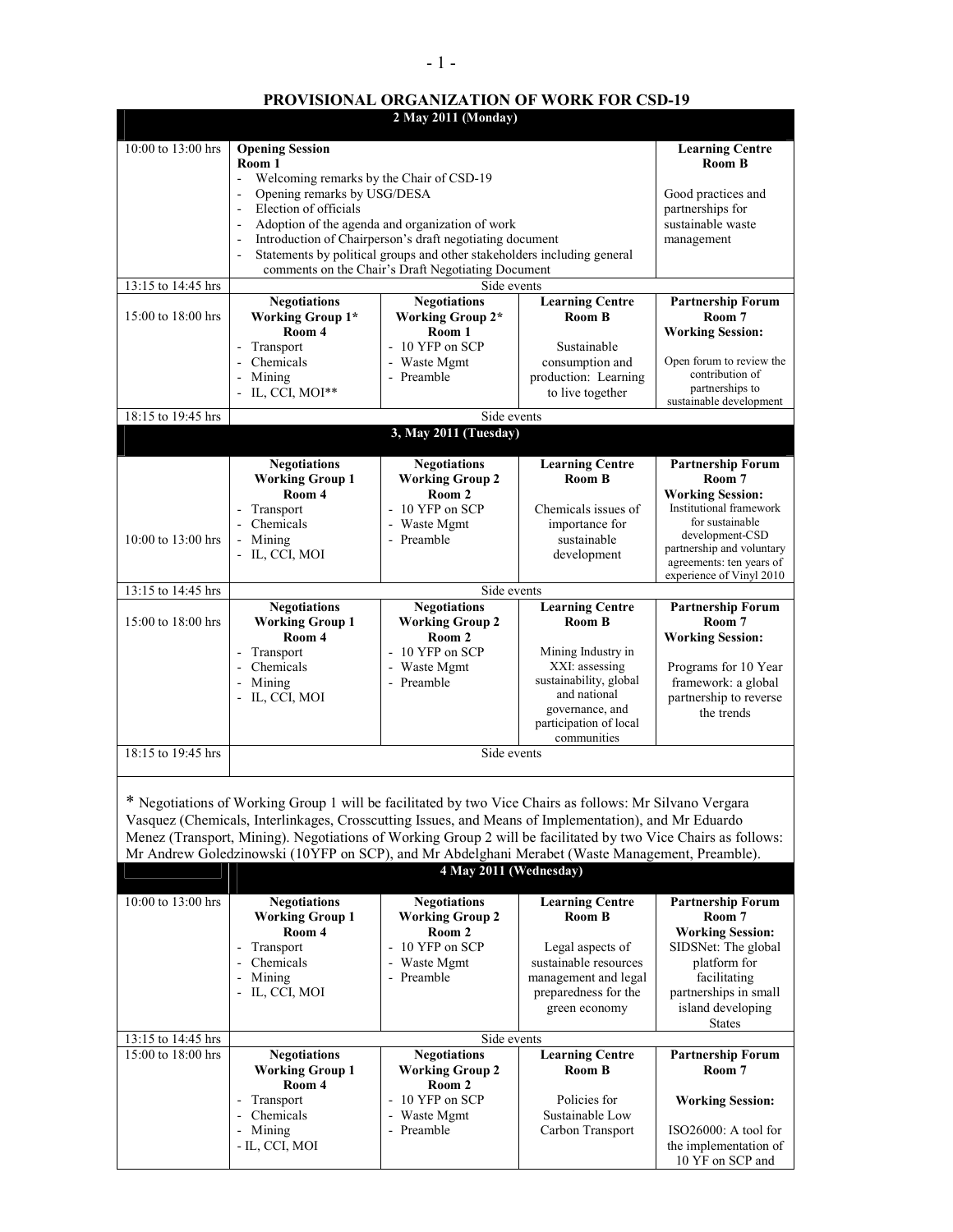|                                          |                                                                                                                       |                                                                                                  |                                                                                                     | NSDS through                                                                                                                                                                                               |  |
|------------------------------------------|-----------------------------------------------------------------------------------------------------------------------|--------------------------------------------------------------------------------------------------|-----------------------------------------------------------------------------------------------------|------------------------------------------------------------------------------------------------------------------------------------------------------------------------------------------------------------|--|
|                                          |                                                                                                                       |                                                                                                  |                                                                                                     | partnership                                                                                                                                                                                                |  |
| 18:15 to 19:45 hrs                       |                                                                                                                       | Side events                                                                                      |                                                                                                     |                                                                                                                                                                                                            |  |
|                                          | 5 May 2011 (Thursday)                                                                                                 |                                                                                                  |                                                                                                     |                                                                                                                                                                                                            |  |
| 10:00 to 13:00 hrs                       | <b>Negotiations</b><br><b>Working Group 1</b><br>Room 4<br>Transport<br>$\blacksquare$<br>Chemicals<br>$\blacksquare$ | <b>Negotiations</b><br><b>Working Group 2</b><br>Room 2<br>- 10 YFP on SCP<br>- Waste Mgmt       | <b>Learning Centre</b><br>Room B<br>Implementing the<br>10YFP: A global                             | <b>Partnership Forum</b><br>Room 7<br>Presentation by<br>SAICM on progress                                                                                                                                 |  |
| 13:15 to 14:45 hrs                       | - Mining<br>- IL, CCI, MOI                                                                                            | - Preamble<br>Side events                                                                        | research forum on<br>sustainable production<br>and consumption                                      | achieved                                                                                                                                                                                                   |  |
| 15:00 to 18:00 hrs                       | <b>Negotiations</b>                                                                                                   | <b>Negotiations</b>                                                                              | <b>Learning Centre</b>                                                                              | <b>Partnership Forum</b>                                                                                                                                                                                   |  |
|                                          | <b>Working Group 1</b><br>Room 4<br>Transport<br>Chemicals<br>- Mining<br>- IL, CCI, MOI                              | <b>Working Group 2</b><br>Room 2<br>$-10$ YFP on SCP<br>- Waste Mgmt<br>- Preamble               | Room B<br>Preparing the global<br>way forward for<br>mining                                         | Room 7<br>Presentation on the<br>findings of the<br>partnerships research<br>project<br>"One Planet Living -<br>Experiences in<br>mainstreaming<br>sustainability;<br>potential for scaling<br>thru 10YFP" |  |
|                                          |                                                                                                                       |                                                                                                  |                                                                                                     |                                                                                                                                                                                                            |  |
| 18:15 to 19:45 hrs                       | Side events<br>6 May 2011 (Friday)                                                                                    |                                                                                                  |                                                                                                     |                                                                                                                                                                                                            |  |
|                                          | <b>Negotiations</b>                                                                                                   | <b>Negotiations</b>                                                                              | <b>Learning Centre</b>                                                                              | <b>Partnership Forum</b>                                                                                                                                                                                   |  |
| 10:00 to 13:00 hrs                       | <b>Working Group 1</b><br>Room 4<br>Transport<br>$\blacksquare$<br>Chemicals<br>Mining<br>÷,<br>IL, CCI, MOI          | <b>Working Group 2</b><br>Room 2<br>- 10 YFP on SCP<br>- Waste Mgmt<br>- Preamble                | <b>Room B</b><br>Reaching globally<br>agreed environmental<br>goals: what do<br>indicators tell us? | Room 7<br>Presentation on the<br>sustainable mining<br>Africa roundtables                                                                                                                                  |  |
| 13:15 to 14:45 hrs                       |                                                                                                                       | Side events                                                                                      |                                                                                                     |                                                                                                                                                                                                            |  |
| 15:00 to 17:30 hrs                       | <b>Negotiations</b><br><b>Working Group 1</b><br>Room 4                                                               | <b>Negotiations</b><br><b>Working Group 2</b><br>Room <sub>2</sub>                               | <b>Learning Centre</b><br>Room B                                                                    | <b>Partnership Forum</b><br>Room 7                                                                                                                                                                         |  |
|                                          | Transport<br>Chemicals<br>- Mining<br>- IL, CCI, MOI                                                                  | - 10 YFP on SCP<br>- Waste Mgmt<br>- Preamble                                                    | Chemicals and<br>sustainable<br>development:<br>overcoming new                                      | <b>Building North American</b><br>Dialogue on sustainable<br>consumption and<br>production                                                                                                                 |  |
| 17:30 to 18:00 hrs                       | challenges<br><b>Plenary Session (Room 4)</b>                                                                         |                                                                                                  |                                                                                                     |                                                                                                                                                                                                            |  |
|                                          |                                                                                                                       | Working groups reporting progress on negotiations                                                |                                                                                                     |                                                                                                                                                                                                            |  |
| 18:15 to 19:45 hrs                       |                                                                                                                       | Side events<br>9 May 2011 (Monday)                                                               |                                                                                                     |                                                                                                                                                                                                            |  |
|                                          |                                                                                                                       |                                                                                                  |                                                                                                     |                                                                                                                                                                                                            |  |
| 10:00 to 13:00 hrs                       | <b>Negotiations</b><br><b>Working Group 1</b><br>Room 4                                                               | <b>Negotiations</b><br><b>Working Group 2</b><br>Room 2                                          |                                                                                                     | <b>Learning Centre</b><br>Room B                                                                                                                                                                           |  |
|                                          | Transport<br>Chemicals<br>$\bar{\phantom{a}}$<br>Mining<br>IL, CCI, MOI                                               | - 10 YFP on SCP<br>- Waste Mgmt<br>- Preamble                                                    | Synergizing resource efficiency with informal<br>sector towards sustainable waste management        |                                                                                                                                                                                                            |  |
| 13:15 to 14:45 hrs                       | <b>Negotiations</b>                                                                                                   | Side events<br><b>Negotiations</b>                                                               |                                                                                                     | <b>Learning Centre</b>                                                                                                                                                                                     |  |
| 15:00 to 18:00 hrs<br>18:15 to 19:45 hrs | <b>Working Group 1</b><br>Room 4<br>Transport<br>Chemicals<br>$\Box$<br>Mining<br>- IL, CCI, MOI                      | <b>Working Group 2</b><br>Room 2<br>- 10 YFP on SCP<br>- Waste Mgmt<br>- Preamble<br>Side events |                                                                                                     | Room B<br>Freight sustainability: SmartWay Transport<br>Partnership                                                                                                                                        |  |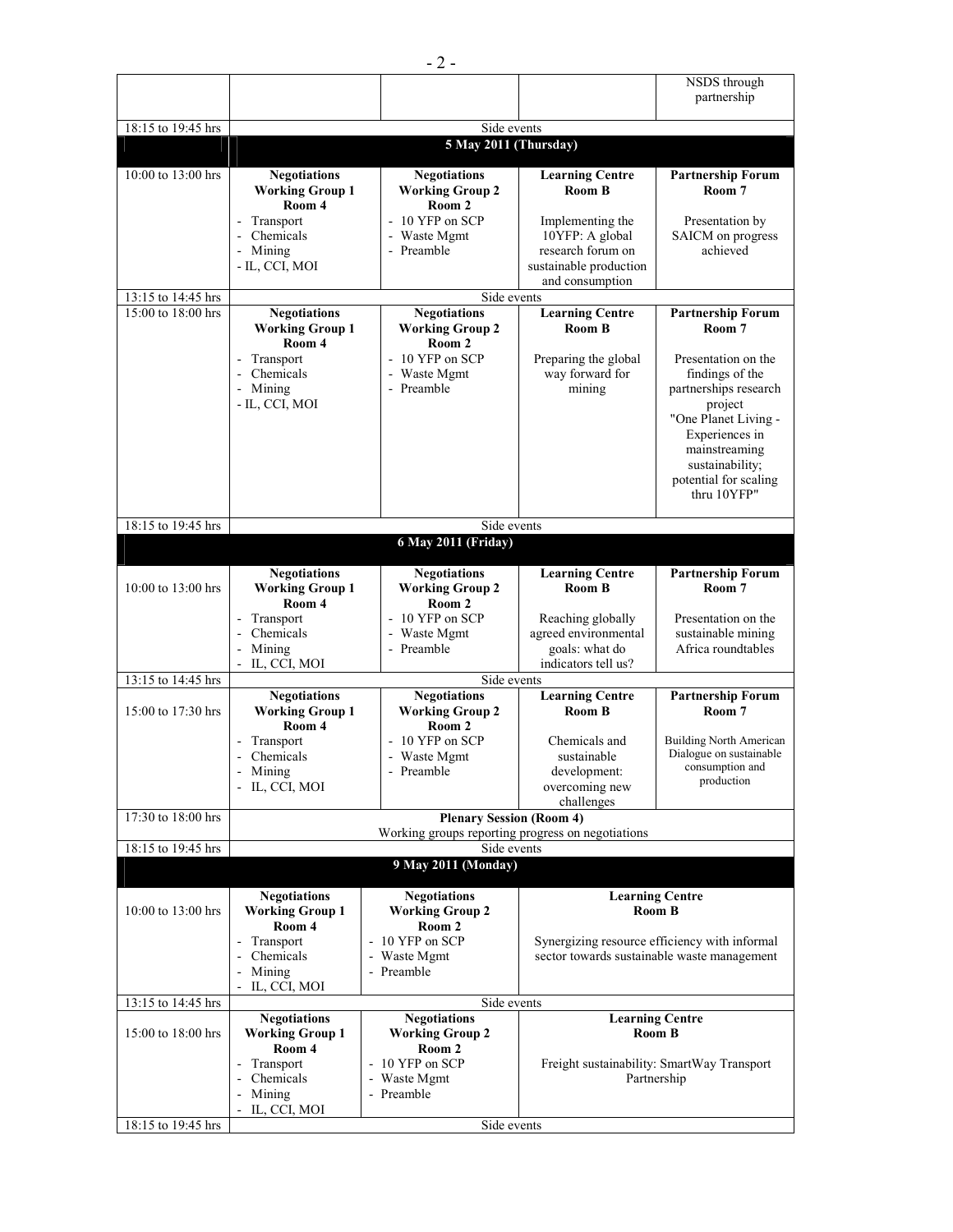|                    |                                                                                                                                                                                                 | 10 May 2011 (Tuesday)                                                            |                                                                                                                                        |  |  |
|--------------------|-------------------------------------------------------------------------------------------------------------------------------------------------------------------------------------------------|----------------------------------------------------------------------------------|----------------------------------------------------------------------------------------------------------------------------------------|--|--|
| 10:00 to 13:00 hrs | <b>Negotiations</b><br><b>Working Group 1</b><br>Room 4<br>- Transport                                                                                                                          | <b>Negotiations</b><br><b>Working Group 2</b><br>Room 2<br>- 10 YFP on SCP       | <b>Learning Centre</b><br>Room B                                                                                                       |  |  |
|                    | - Chemicals<br>- Mining<br>- IL, CCI, MOI                                                                                                                                                       | - Waste Mgmt<br>- Preamble                                                       | Negotiating customs and environmental<br>ministry cooperation on hazardous waste<br>management through inter-ministerial<br>agreements |  |  |
| 13:15 to 14:45 hrs |                                                                                                                                                                                                 | Side events                                                                      |                                                                                                                                        |  |  |
|                    | <b>Negotiations</b>                                                                                                                                                                             | <b>Negotiations</b>                                                              | <b>Learning Centre</b>                                                                                                                 |  |  |
| 15:00 to 17:30 hrs | <b>Working Group 1</b>                                                                                                                                                                          | <b>Working Group 2</b>                                                           | <b>Room B</b>                                                                                                                          |  |  |
|                    | Room 4                                                                                                                                                                                          | Room 2                                                                           |                                                                                                                                        |  |  |
|                    | - Transport                                                                                                                                                                                     | $-10$ YFP on SCP                                                                 | Sustainable Development and Transport:                                                                                                 |  |  |
|                    | - Chemicals<br>- Mining                                                                                                                                                                         | - Waste Mgmt<br>- Preamble                                                       | <b>Practical Solutions</b>                                                                                                             |  |  |
|                    | - IL, CCI, MOI                                                                                                                                                                                  |                                                                                  |                                                                                                                                        |  |  |
| 17:30 to 18:00 hrs |                                                                                                                                                                                                 | <b>Plenary Session (Room 4)</b>                                                  |                                                                                                                                        |  |  |
|                    |                                                                                                                                                                                                 |                                                                                  | Working groups reporting progress on negotiations                                                                                      |  |  |
| 18:15 to 19:45 hrs |                                                                                                                                                                                                 | Side events                                                                      |                                                                                                                                        |  |  |
|                    |                                                                                                                                                                                                 | 11 May 2011 (Wednesday)<br><b>High-Level Segment-Day 1</b>                       |                                                                                                                                        |  |  |
| 10:00 to 13:00 hrs | <b>Opening Session</b>                                                                                                                                                                          |                                                                                  |                                                                                                                                        |  |  |
|                    | <b>General Assembly Hall</b>                                                                                                                                                                    |                                                                                  |                                                                                                                                        |  |  |
|                    | Opening remarks by the Chair of CSD-19<br>$\sim$                                                                                                                                                |                                                                                  |                                                                                                                                        |  |  |
|                    | Welcoming remarks by the Mr. Sha Zukang, USG/DESA representing Secretary-General of the<br><b>United Nations</b>                                                                                |                                                                                  |                                                                                                                                        |  |  |
|                    | Speeches by keynote speakers                                                                                                                                                                    |                                                                                  |                                                                                                                                        |  |  |
|                    | Statements by political groups and other stakeholders                                                                                                                                           |                                                                                  |                                                                                                                                        |  |  |
| 13:15 to 14:45 hrs | Side events                                                                                                                                                                                     |                                                                                  |                                                                                                                                        |  |  |
| 15:00 to 18:00 hrs | Room: 4                                                                                                                                                                                         |                                                                                  |                                                                                                                                        |  |  |
|                    | Multi-stakeholder dialogue on policy options, practical measures and the way forward<br>(Governments, UN system organizations, heads of governing bodies of the UN system, and Major<br>groups) |                                                                                  |                                                                                                                                        |  |  |
| 18:15 to 19:45 hrs |                                                                                                                                                                                                 | Reception to be hosted by the European Union (by invitation only)<br>Side events |                                                                                                                                        |  |  |
|                    | 12 May 2011 (Thursday)<br>High-Level Segment-Day 2                                                                                                                                              |                                                                                  |                                                                                                                                        |  |  |
| $8:30$ to 9:45 hrs | Room: 4<br>Straight Talk 1: Ministerial interactive dialogue on "ensuring implementation of CSD decisions"                                                                                      |                                                                                  |                                                                                                                                        |  |  |
|                    | (closed meeting of Ministers including heads of the governing bodies of the UN system)                                                                                                          |                                                                                  |                                                                                                                                        |  |  |
| 10:00 to 13:00 hrs |                                                                                                                                                                                                 | <b>Ministerial Roundtable 1</b>                                                  | <b>Ministerial Roundtable 2</b>                                                                                                        |  |  |
|                    |                                                                                                                                                                                                 | Room: 4                                                                          | Room: 2                                                                                                                                |  |  |
|                    |                                                                                                                                                                                                 | Developing programmes and a framework to<br>accelerate the shift towards SCP     | Enhancing access to sustainable urban and rural<br><b>Example 1</b> transport                                                          |  |  |
| 13:15 to 14:45 hrs | Ministerial lunch on mining to be hosted by Australia (by invitation only)<br>Side events                                                                                                       |                                                                                  |                                                                                                                                        |  |  |
| 15:00 to 18:00 hrs | <b>Ministerial Roundtable 4</b><br><b>Ministerial Roundtable 3</b><br>Room: 4<br>Room: 2                                                                                                        |                                                                                  |                                                                                                                                        |  |  |
|                    |                                                                                                                                                                                                 | Moving towards zero waste and sound<br>management of chemicals                   | Creating an enabling environment for sustainable<br>mining                                                                             |  |  |
|                    |                                                                                                                                                                                                 |                                                                                  |                                                                                                                                        |  |  |
| 18:15 to 19:45 hrs | Reception to be hosted by the Chair of CSD-19 (by invitation only)<br>Side events                                                                                                               |                                                                                  |                                                                                                                                        |  |  |